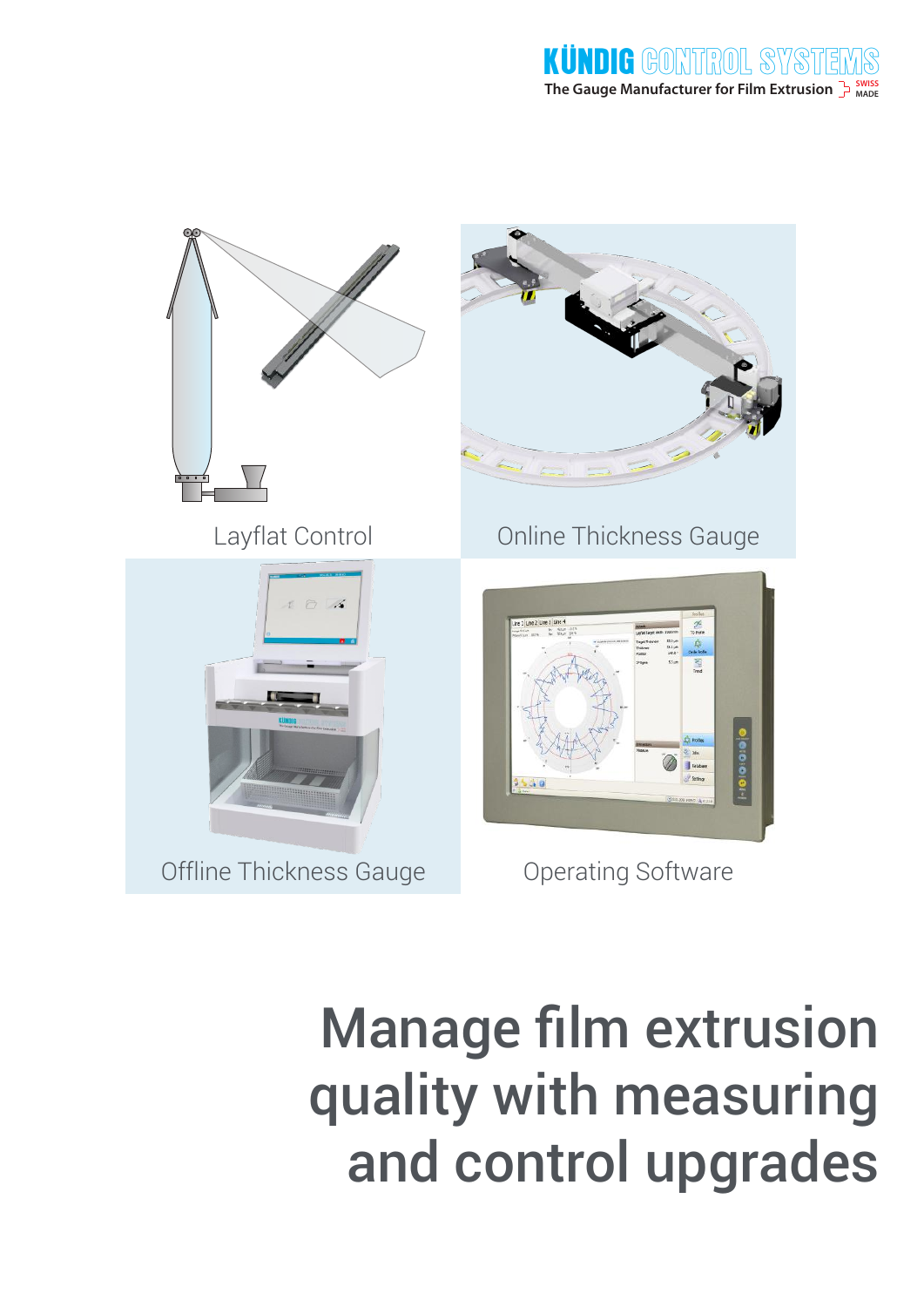# K-500 Rotomat KT

The K-500 thickness sensor is based on the capacitive measuring principle. The Rotomat KT ensures a quick profile refresh by its either oscillating or continuous rotation. It takes only 36 seconds on the standard sized scanners.

**Application:** The K-500 Rotomat KT can be used for a wide range of different films.





## KCF-700 Rotomat KT

This thickness measuring system is based on a capacitive measuring principle. By using an air gap between film and measuring head, a production of sensitive films without scratches is ensured. The Rotomat KT ensures a quick profile refresh.

**Application:** The KCF-700 Rotomat KT is the ideal solution to measure sticky or sensitive films. (e.g. EVA)

# K-NDC Rotomat KT

The K-NDC is a nuclear sensor, capable to measure any type of film. An air cushion prevents the film from touching the sensor. The probe is integrated in the Rotomat KT to provide the control system with a short thickness profile interval.

**Application:** The K-NDC Rotomat KT is designed to measure the thickness of barrier films.

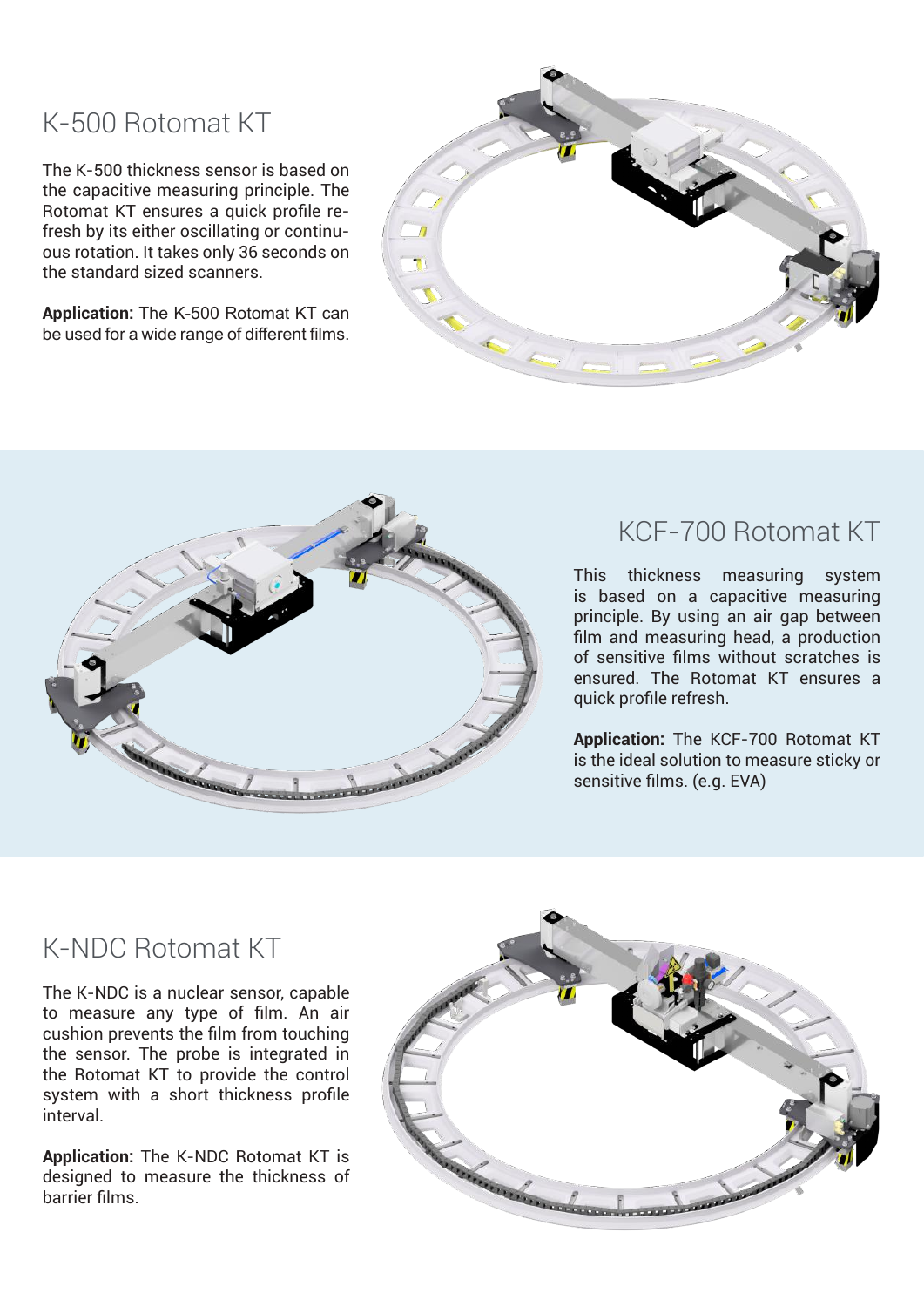#### KNC-600 Linear Scanner

The KNC-600 is a capacitive, noncontact thickness sensor. Integrated into the linear scanner, it forms a very effective measuring device to measure the thickness profile on flat films. Unlike other systems it operates from just one side of the film.

**Application:** The KNC-600 Linear Scanner is used on MDO and Cast Film Lines.





#### S-100 Twin

A capacitive measuring system for barrier films. Any film can be measured except electrical conductive materials. Also, layflat and web position is measured with the same unit. The profile update depends on the rotation speed of the collapsing frame.

**Application:** The S-100 Twin has been developed for non-contact measurement of barrier films.

#### K-300 CF Gauge with Profilstar.Net

The K-300 CF Gauge is a capacitive thickness sensor which is mounted on the collapsing frame. It uses the oscillation of the haul-off or die to measure the complete thickness profile.

The software Profilstar.Net shows the linear thickness profile, the circular profile as well as the trend. Using this information allows a quick centering of the die.

**Application:** The K-300 CF Gauge with the software Profilstar.Net is a very effective and economic retrofit package for existing blown film lines.